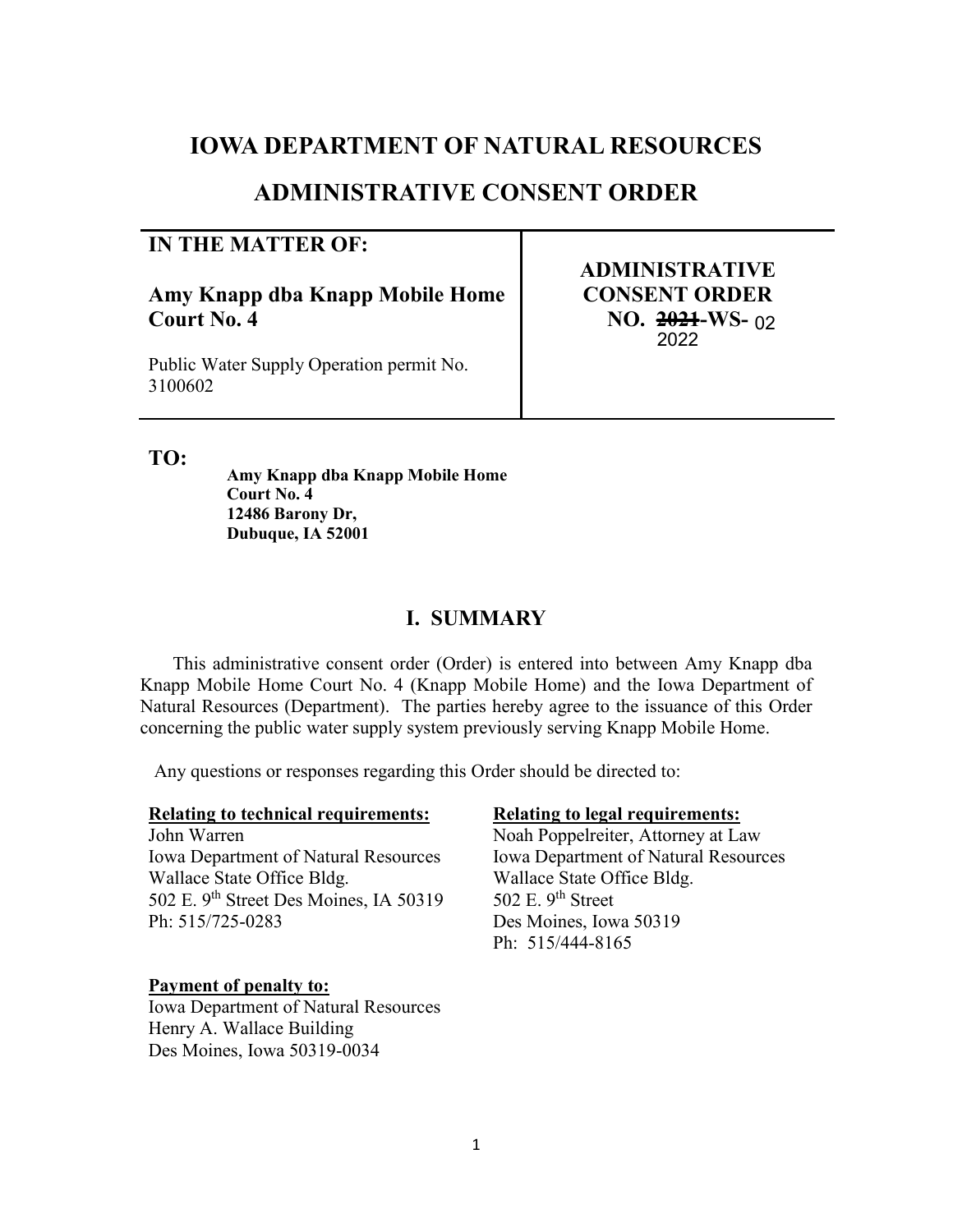## **II. JURISDICTION**

This Order is issued pursuant to Iowa Code section 455B.175(1) which authorizes the director to issue any order necessary to secure compliance with or prevent a violation of Iowa Code chapter 455B, Division III, Part 1, and the rules promulgated or permits issued pursuant thereto; and Iowa Code section 455B.109 and 567 Iowa Administrative Code (IAC) chapter 10 (455B), which authorize the director to assess administrative penalties.

## **III. STATEMENT OF FACTS**

1. Knapp Mobile Home neither agrees nor disagrees with this statement of facts and enters into this Order for settlement purposes only.

2. Pursuant to Public Water Supply Operation permit No. 3100602 (permit), Knapp Mobile Home provided drinking water to its residents via a drinking water well located at latitude 42.555726, longitude -90.684636. Knapp Mobile Home serves 19 mobile homes. Water for this supply is derived from one shallow well, Well #2. This well was constructed in 1980 to a depth of 70 feet and is equipped with a pitless adapter and submersible pump capable of providing water at a rate of 25 GPM. Water from this well is hypochlorinated for disinfection purposes. An 87-gallon pressure tank provides pressure and storage for the distribution system. Well #1 was physically disconnected from the distribution system and is no longer considered an emergency water source. The permit required monthly testing for coliform bacteria and quarterly testing for Nitrate. Lead and copper, sodium, total trihalomethanes, and haloacetic acids are monitored triennially while combined radium, gross alpha, inorganic chemicals, synthetic organic chemical, and volatile organic chemicals are monitored at a frequency of once every six years or greater. Pursuant to this permit Monthly Operation Reports (MORs) were required to be submitted within 10 days after the end of each month.

3. On December 13, 2016, a sanitary survey was conducted at Knapp Mobile Home park. During this inspection it was determined that Well #1 was an abandoned well and must be plugged or capped in accordance with Iowa law.

4. On December 23, 2016, a copy of the sanitary survey was sent to Knapp Mobile Home. This survey outlined the corrective action that needed to be taken to properly abandon Well #1. This corrective action was to be taken by February 28, 2017. To date the well has not been properly abandoned.

5. On January 5, 2018, a Notice of Violation (NOV) was issued for failure to properly abandon Well #1. This NOV summarized the violation, the law, and the recommended corrective action. This NOV also informed Knapp Mobile Home that because the well had not been properly abandoned a public notice of the violation was required by February 9, 2018. This public notice was not done.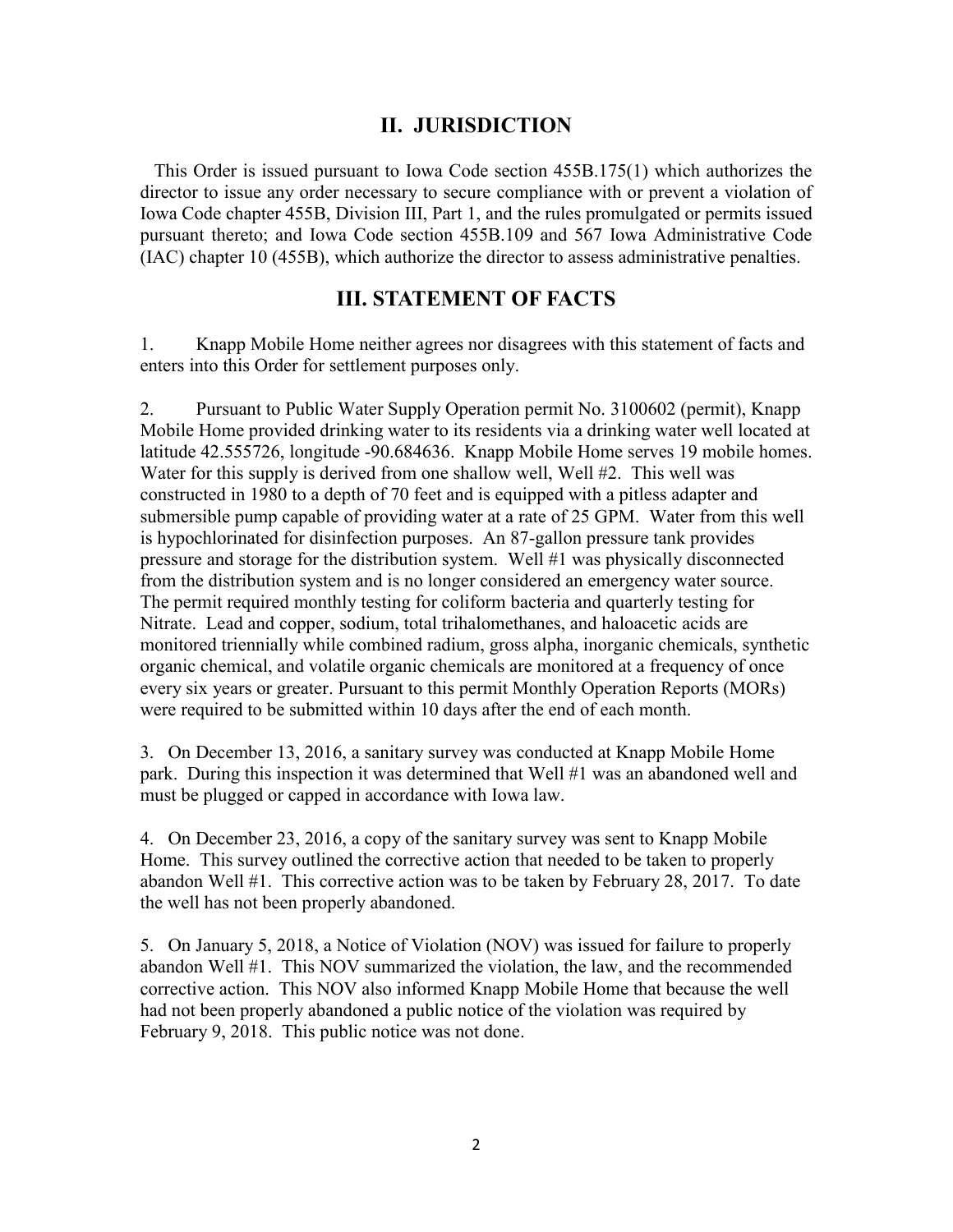6. On March 21, 2018, a NOV was issued for failure to public notice the above violation by February 9, 2018. The NOV summarized the relevant law and the necessary corrective action.

7. On March 28, 2018, a new permit was issued to Knapp Mobile Home. This permit included a compliance schedule to properly address the abandoned well.

8. On June 29, 2018, a NOV was issued for failure to meet the compliance schedule, to properly abandon the well, contained in the permit. This NOV summarized the relevant law and the necessary corrective action.

9. On August 21, 2018, a NOV was issued for failure to produce a yearly consumer confidence report, which is required by Iowa law. This NOV summarized the relevant law and the necessary corrective action.

10. On September 18, 2018, a NOV was issued for failure to public notice the violation of the compliance schedule contained in the permit. This NOV summarized the relevant law and the necessary corrective action.

11. On May 8, 2019, a sanitary survey was conducted by the Department. During this investigation the Department documented that the well cap for Well #1 was removed and plastic sheeting was stuffed into the casing in its place. While on site Department staff met with the operator of the water supply. The operator stated that the well had been without a cap since at least the fall of 2018. Further, the Department observed that the water supply was using a fixed output Stenner chlorine feed pump. This is not the type of chemical feed pump that had been approved by the Department and was in place during the last sanitary survey. It was also documented during this inspection that a sampling plan was needed for groundwater and lead and copper.

12. On May 22, 2019, a NOV was sent for the above discussed violations. It also summarized the relevant law and the recommended corrective actions. Included with this NOV was a copy of the sanitary survey.

13. On August 2, 2019, a NOV was issued for failure to produce a yearly consumer confidence report which is required by Iowa law. This NOV summarized the relevant law and the necessary corrective action.

14. On December 20, 2019, a NOV was sent for failure to collect and/or report the monthly coliform bacteria sample as required by the permit. This NOV summarized the relevant law and the necessary corrective action.

15. On December 27, 2019, a NOV was sent for failure to submit the November monthly operation report (MOR). This NOV summarized the relevant law and the necessary corrective action.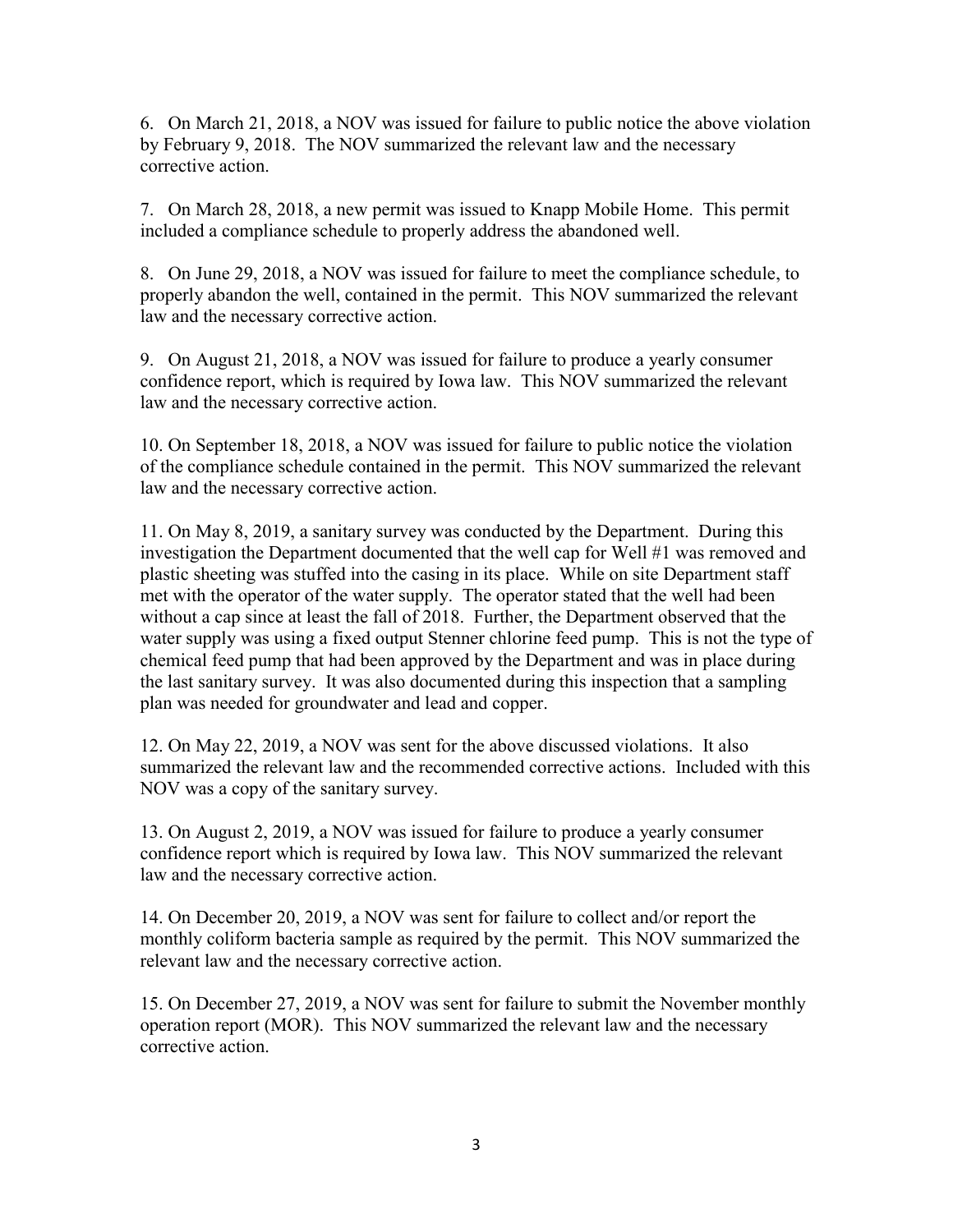16. On January 17, 2020, a NOV was sent for failure to submit the Maximum Residual Disinfectant Level (MRDL) in the December 2019 MOR. This NOV summarized the relevant law and the necessary corrective action.

17. On February 10, 2020 a NOV was issued in for failure to obtain the services of a certified operator.

18. In 2020, Knapp Mobile Home has failed to submit the MORs by the deadline established in its permit during the months of January 2020 through August 2020 (8 months). A Monitoring Violation (MV) was issued in January 2020 through September 2020 for failure to collect and/or report Coliform Bacteria in December 2019 through August 2020. A Monitoring Violation (MV) was issued in February 2020 for failure to collect and/or report sodium in the fourth quarter of 2019. A Monitoring Violation (MV) was issued in April 2020 and July 2020 for failure to collect and/or report Nitrate in the first and second quarter of 2020. Additionally, Public Notice Violations (PNV) were issued for failure to submit a copy of the public notification and/or delivery certification for the November 2019, December 2019, January 2020, February 2020, March 2020, and April 2020 monitoring violations.

19. On September 10, 2020 a NOV was issued for failure to produce a yearly consumer confidence report which is required by the permit and Iowa law. This NOV summarized the relevant law and the necessary corrective action.

20. On or about October 13, 2020, the Department contacted Ms. Knapp with an offer to resolve these matters. No response was received by the Department.

21. For purposes of resolving this matter promptly and consensually, the parties agree that between September 10, 2020, and July 9, 2021, the Department issued twenty NOVs for various violations of Iowa water supply law, including but not limited to failure to submit MORs, failure to monitor for various contaminants, and PNVs. The parties further agree that these NOVs were issued due to violations of water supply law as detailed in each respective NOV.

22. During negotiations of this Order, Knapp Mobile Home finalized and published all public notices required by law for the violations noted above and in section IV, below. The DNR agrees these notifications comply with applicable law.

23. During negotiations of this Order, Knapp Mobile Home submitted to the DNR statements and other evidence demonstrating the drinking water system servicing Knapp Mobile Home Park was no longer a public water supply. The DNR agrees that drinking water system is no longer a public water supply.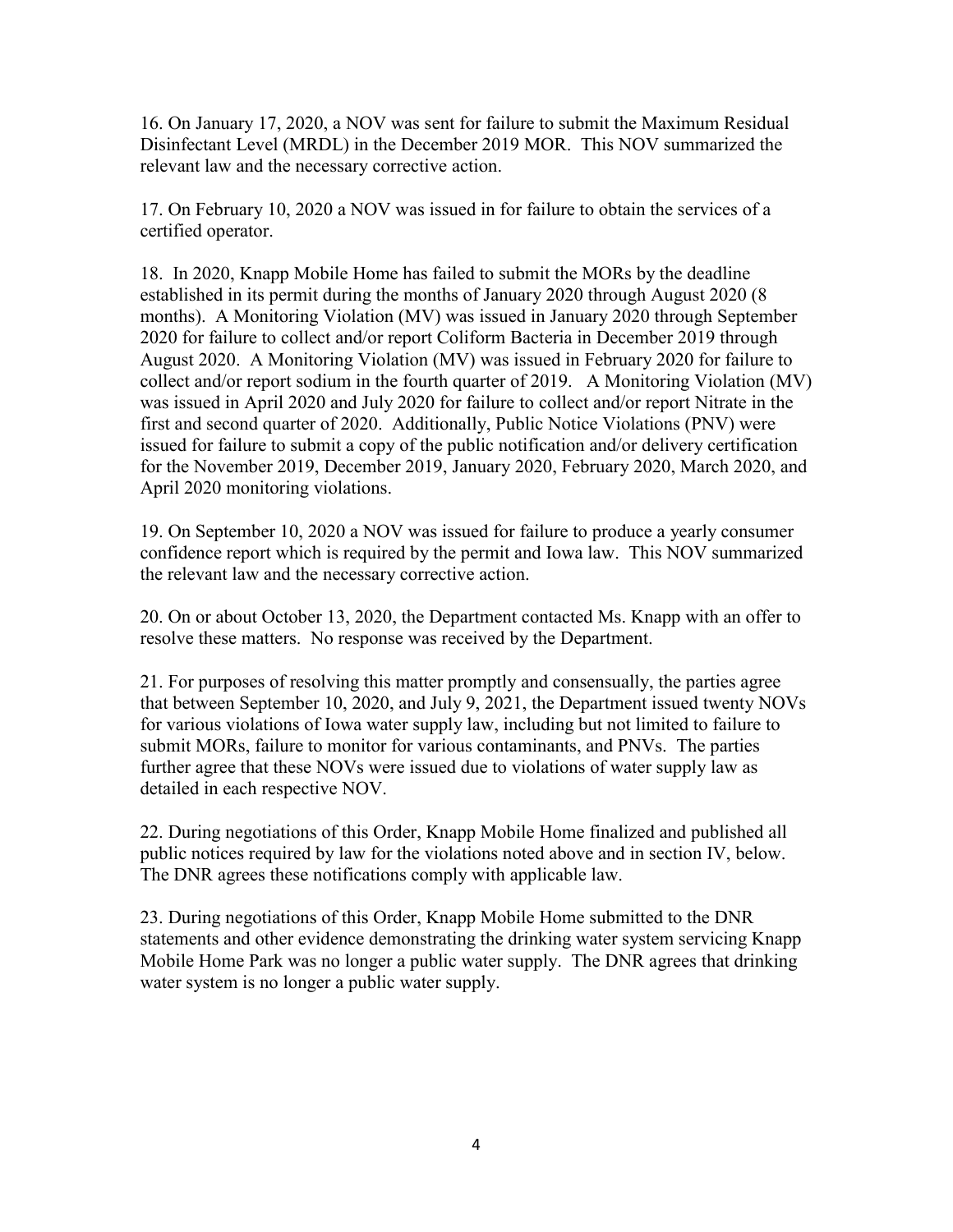#### **IV. CONCLUSIONS OF LAW**

The DNR finds that the following conclusions of law are applicable to this matter. Knapp Mobile Home neither agrees nor disagrees with these conclusions of law and enters into this Order for settlement purposes only.

1. Iowa Code section 455B.172 makes this Department the agency of the state to conduct the public water supply program. Iowa Code section 455B.171 defines a public water supply system as a system for the provision of piped water for human consumption, if the system has at least fifteen service connections or regularly serves at least twenty-five individuals. Iowa Code sections 455B.173 (3), (5) and (6) authorize the Environmental Protection Commission (Commission) to promulgate rules relating to the operation of public water supply systems, to adopt drinking water standards to assure compliance with federal standards adopted pursuant to the federal Safe Drinking Water Act, and to adopt rules relating to monitoring, record keeping, and reporting requirements for any public water supply system. The Commission adopted such rules at 567 IAC chapters 40-43.

2. 567 IAC 41.2(1) "c" requires monthly monitoring for coliform bacteria in the distribution system. The above stated facts demonstrate noncompliance with this provision.

3. 567 IAC 41.7(4) $a^{\prime\prime}(4)$  states that "[u]nless the department directs the groundwater system to implement a specific corrective action, the groundwater system must consult with the department regarding the appropriate corrective action within 30 days of receiving written notice from the department of a significant deficiency." The above stated facts demonstrate noncompliance with this provision of law.

3. 567 IAC 42.1 requires that "[e]ach owner or operator of a public water system must give notice for all violations of public drinking water rules  $[.]$ " The above stated facts demonstrate noncompliance with this provision.

4. 567 IAC  $42.4(3)$ "a"(1) requires that "[m]onthly records of operation shall be completed by all public water supplies, on forms provided by the department or on similar forms [.]" The above stated facts demonstrate noncompliance with this provision of law.

5.  $567$  IAC 42.4(1) "c" requires that "public water supply system, within ten days of completion of each public notification required pursuant to  $567-42.1(455B)$  for the initial public notice and any repeat notices, shall submit to the department a certification that it has fully complied with the public notification rules." The above stated facts demonstrate noncompliance with this provision of law.

6.  $567$  IAC 43.2(5) "b" states "[w]here one or more maximum contaminant levels, treatment techniques, designated health advisories, or action levels cannot be met immediately, a compliance schedule for achieving compliance with standards may be made a condition of the permit." The above stated facts demonstrate noncompliance with this provision of law.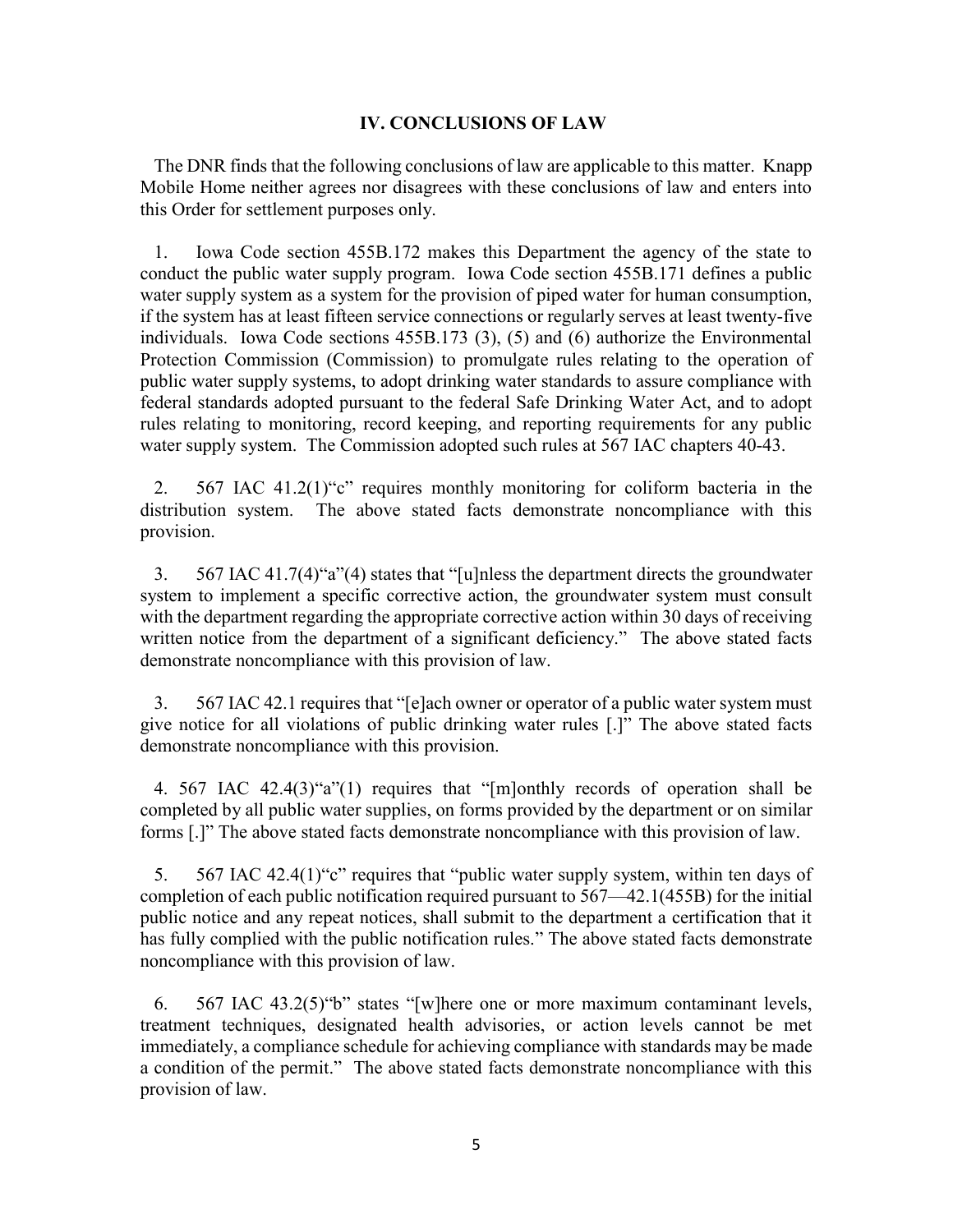7. 567 IAC 42.3(2) and (4) require a consumer confidence report. The above sated facts demonstrate noncompliance with these provisions of law.

8.  $567$  IAC 41.3(1) "c"(5) requires routine monitoring for nitrate. The above stated facts demonstrate noncompliance with this provision of law.

9. 567 IAC 81.2(3) and (5) require the retention of a certified operator for the treatment and distribution system. The above stated facts demonstrate noncompliance with these provisions of law.

# **V. ORDER**

THEREFORE, the Department orders and Knapp Mobile Home agrees to comply with the following provisions in order to cease, abate, and redress the above-cited violations:

1. a. Within 180 days of the date the Director signs this Order, Knapp Mobile Home shall properly abandon Well #1, or

b. Within 150 days of the date the Director signs this Order, Knapp Mobile Home Park shall contact DNR Field Office 1 regarding the rehabilitation of Well #1 that shall occur within 180 days; and

- 2. Knapp Mobile Home shall pay an administrative penalty in the amount of \$4,000.00 within 60 days of the date the Director signs this Order; and
- 3. Because the drinking water system servicing Knapp Mobile Home is no longer a public water supply, the Department hereby revokes Public Water Supply Operation permit No. 3100602.

# **VI. PENALTY**

1. Iowa Code section 455B.191 authorizes the assessment of civil penalties of up to \$5,000.00 per day of violation for the violations involved in this matter.

2. Iowa Code section 455B.109 authorizes the Commission to establish by rule a schedule of civil penalties up to \$10,000.00, which may be assessed administratively. The Commission has adopted this schedule with procedures and criteria for assessment of penalties in 567 IAC chapter 10. Pursuant to this chapter, the Department has determined that the most effective and efficient means of addressing the above-cited violations and deterring this party and others from violating public water supply permit requirements, is the issuance of an administrative order with an administrative penalty. The administrative penalty is determined as follows: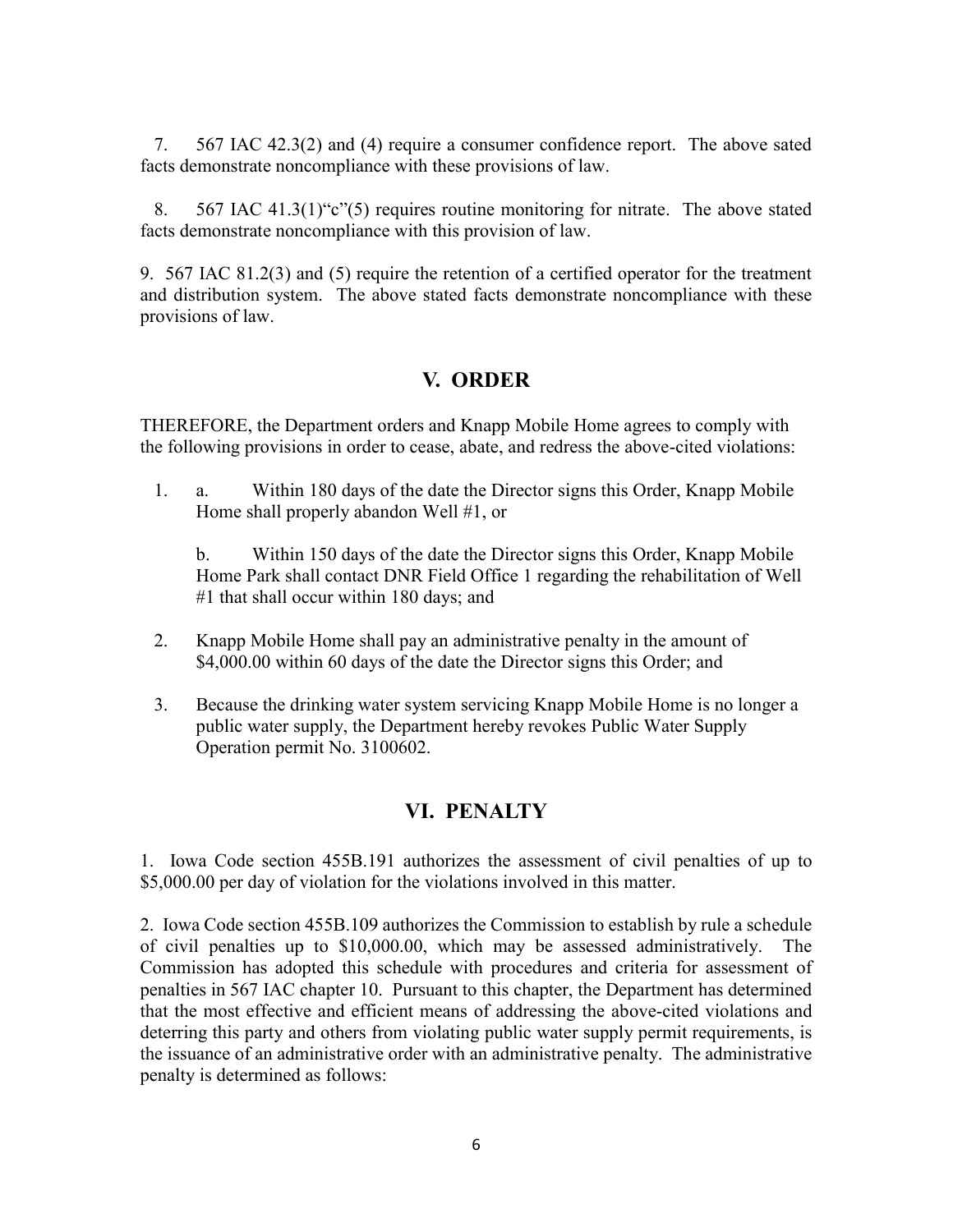a. **Economic Benefit**. 567 IAC chapter 10 requires that the Department consider the costs saved or likely to be saved by noncompliance.  $567$  IAC 10.2(1) states that "where the violator received an economic benefit through the violation or by not taking timely compliance or corrective measures, the department shall take enforcement action which includes penalties which at least offset the economic benefit."  $567$  IAC 10.2(1) further states, "reasonable estimates of economic benefit should be made where clear data are not available." Knapp Mobile Home saved a significant amount of time and money by not conducting the proper sampling for coliform bacteria. It is estimated that each bacteria sample costs approximately \$15.00 to conduct; this includes labor, cost of analysis, and shipping fees. Further it is estimated that by not providing public notice of the violations, approximately \$10.00 per notice was saved. In addition, money was saved by staff not taking the time necessary to conduct the monitoring. For that reason, it is reasonable to estimate that \$2,000.00 was saved. Therefore, \$2,000.00 is assessed for this factor.

b. **Gravity of the Violation**. Knapp Mobile Home has continuously failed to comply with the terms of its public water supply permit. Most significantly, it has failed to conduct the monitoring required by its permit. This thwarts the integrity of the program because such monitoring ensures that that a public water supply is operated in a manner that protects public health. Without conducting the required monitoring there is no way to know if the water is safe for consumption. Knapp Mobile Home also failed to provide a required public notice for its failure to monitor. Public notice is intended to inform the public of noncompliance so that they may avoid consumption of the water. Failure to conduct public notice endangers public health. In addition, Knapp Mobile Home has failed to properly abandon Well #1. Abandoned wells provide a direct pathway for contamination to reach and enter the aquifer, which can endanger public health. Multiple rules were violated and the violations are ongoing for multiple days. To settle this matter and bring the prompt closure of Well #1, \$1,000.00 is assessed for this factor.

c. **Culpability**. The violations involved in this Order were violations of conditions of multiple rules and permit conditions. An owner of a public water supply has a duty to be aware of the terms of its permit and the laws that govern its operation. Moreover, Department staff has communicated with Knapp Mobile Home numerous times regarding the monitoring requirements contained in the permit, the need to properly abandon Well #1 and what needs to be done to bring the water supply into compliance. Nevertheless, the violations have persisted. Multiple rules were violated and the violations are ongoing for multiple days. To settle this matter and bring the prompt closure of Well #1, \$1,000.00 is assessed for this factor.

#### **VII. WAIVER OF APPEAL RIGHTS**

Iowa Code section 455B.175(1), and 561 IAC 7.4(1), as adopted by reference by 567 IAC chapter 7, authorize a written notice of appeal to the Commission. This Order is entered into knowingly by and with the consent of the Knapp Mobile Home. By signature to this Order, all rights to appeal this Order are waived by all parties.